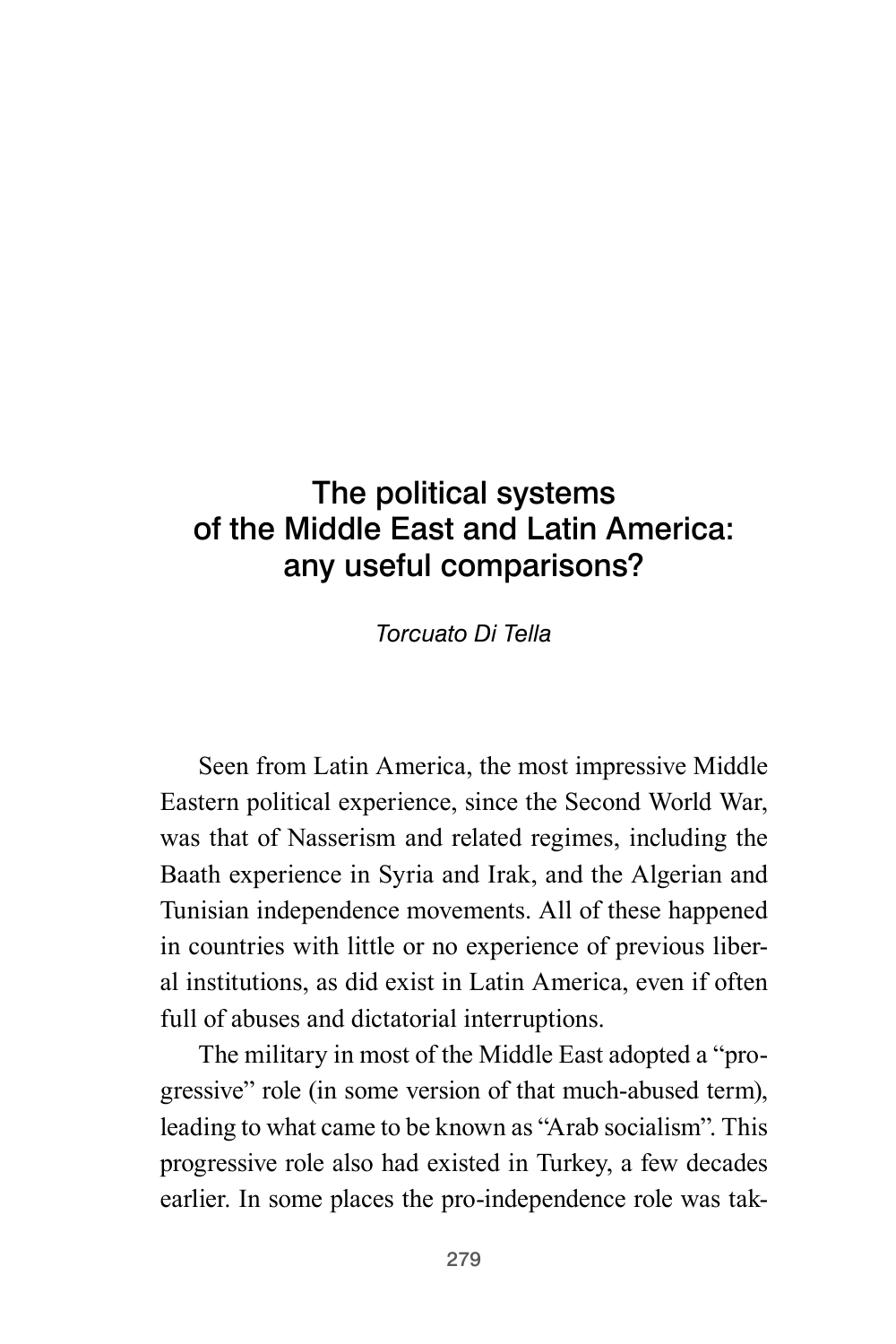en by civilian elites, especially in Algeria and Tunis, and also in Syria, but in due time they were transformed (except Turkey) into openly dictatorial regimes with high military participation if not control.

In all cases they created monolithic parties, with high personality cult for heroic initial figures or their successors. They also began with very high popularity, though this was not tested in free, competitive elections. Maybe it would have been anachronistic to try to apply offhand a system which it took centuries to develop in other cultures and economies. It might have been expected that in due time economic and cultural development would have made it possible to adopt democratic institutions. I would argue that this process is what is happening, or will continue to happen, but not peacefully. After all, has it been happening peacefully in the West? Not in most of Europe, at any rate. And the Middle East Spring is strongly reminiscent of the European Spring of 1848, which, mind you, evolved into authoritarian Bonapartism, enjoying a significant popular support (in that case with genuine confirmation at the polls).

In Latin America since independence a couple of centuries ago the military have often been a significant element in the political sphere. But usually they were on the conservative side, supporting the existing privileged elites. This started to change in the twenties and thirties of the twentieth century. Middle-ranking nationalist military officers, dissatisfied with oligarchic, only apparently liberal institutions under foreign control, looked for change, eventually espousing an authoritarian structure of govern-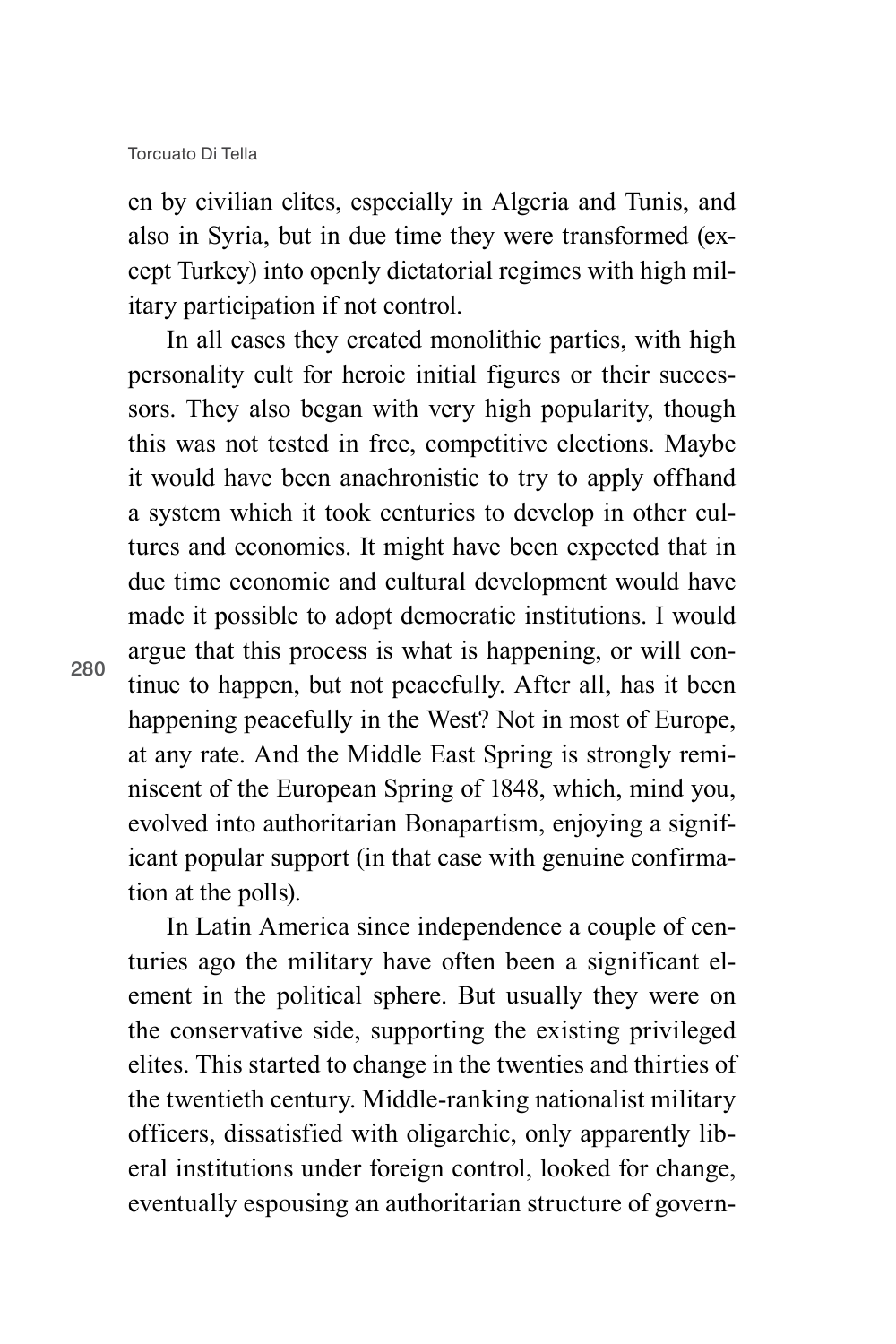ment as a tool against their elite enemies. This was particularly the case in Brazil, during the twenties, with the so-called "*tenentes*", who staged two important (but unsuccessful) revolts in that decade. Similar groups came to power in Bolivia and Paraguay, though briefly. In these latter two cases this mentality was a reaction to the "humiliations" suffered in a conflict between the two nations (the Chaco War, 1932-1935), one of the few episodes in which both sides lost (there were powerful oil groups on both sides of the front).

A similar phenomenon reached Argentina in the forties, at a somewhat higher echelon, that of colonels. They formed a secret lodge (Grupo de Oficiales Unidos, GOU) which overturned the corrupt conservative civilian government, to establish a provisional dictatorship from which emerged Col Juan Perón, who legitimated his position through free elections in 1946 and launched a "national popular" regime with mass support, under constitutional forms but increasingly authoritarian policies. The political party he created (Justicialista, or Peronista), after ten years in power was overthrown by another army coup, but it continued alive and active during the following decades of chaotic succession of civilian and military right wing regimes. In the eighties Justicialismo resurfaced, converted to really-existing forms of democracy, becoming the nearest equivalent to the North American Democratic Party, and a permanent feature of the Argentine party system, though often divided.

Of course the middle-ranking military were not the only ones to oppose oligarchic rule in early twentieth cen-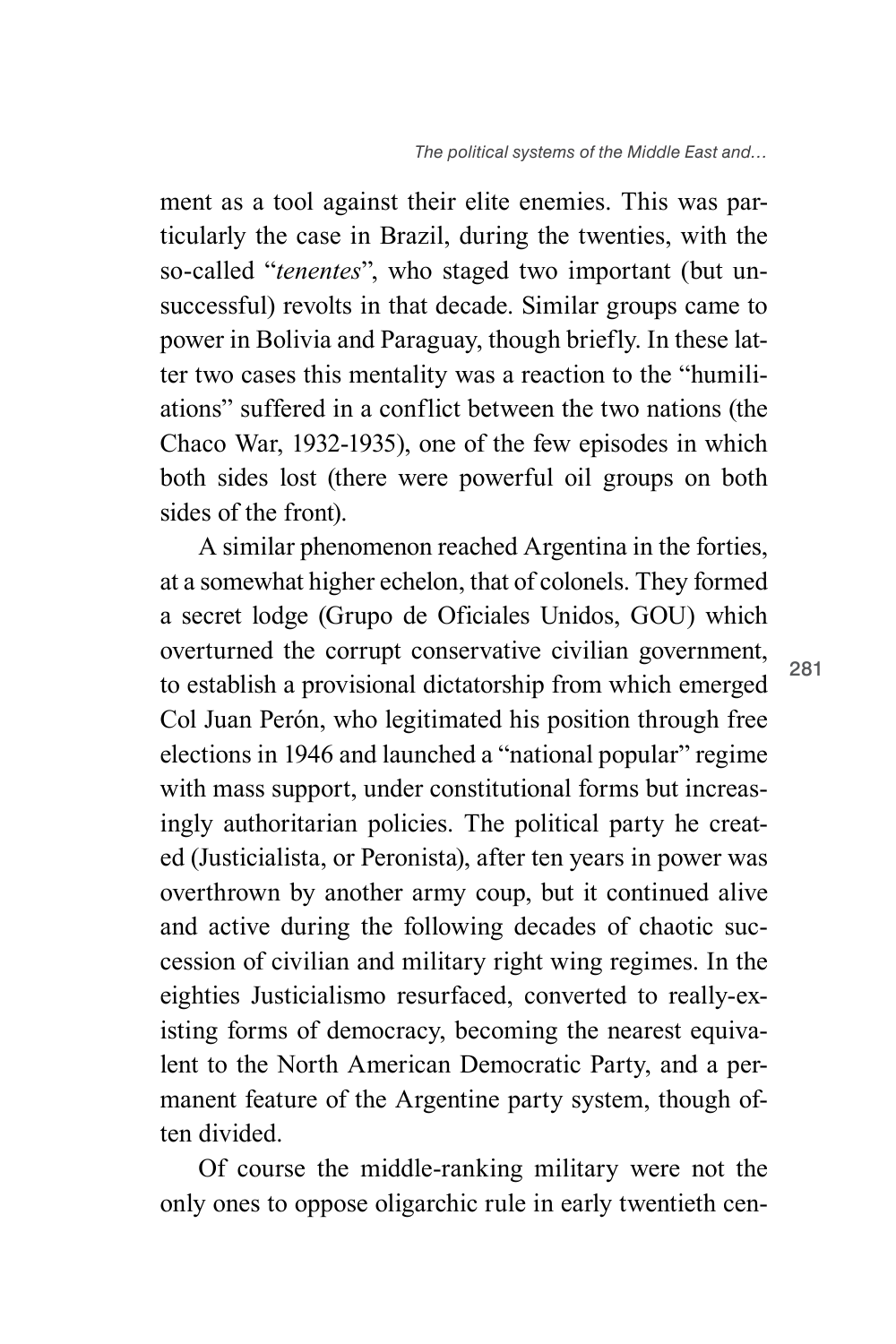#### Torcuato Di Tella

282

tury Latin America. Everywhere there were Socialist, Communist or Anarchist groups, active in trade unions and cultural associations, but they were seldom near power, till the late fifties in Cuba, and then in Nicaragua. Middleclass and intellectual groups were becoming also dissatisfied with the existing system of domination, sometimes coupling regional to social or political issues. In Mexico which had a long tradition of popular revolts—a moderate group was formed under Northeastern landowner Francisco Madero, who managed, in association with some anarchist groups, to launch a revolt and come to power toppling what appeared to be a very powerful conservative regime. After this initial spark, other dissatisfied groups joined the revolt, especially Indians from partially modernized rural areas, and trade unionists in textile and mining sectors. After a civil war and chaotic events causing a million deaths and lasting about ten years, a new stable regime was born, and after another ten years an official party was created, which remained in power for another seventy, adopting different names in succession, and better known by its last version, the Partido Revolucionario Institucional (PRI). This typical *national integration*, or *multiclass in*tegrative party<sup>1</sup> included military figures which, however, were not professional but had risen as leaders in the civil war, who succeeded each other for two decades, with formally free elections but few guarantees for opponents, and

<sup>1</sup> For a treatment in full of this concept see my *History of political parties in twentieth-century Latin America*, New Brunswick, Transaction Books, 2004.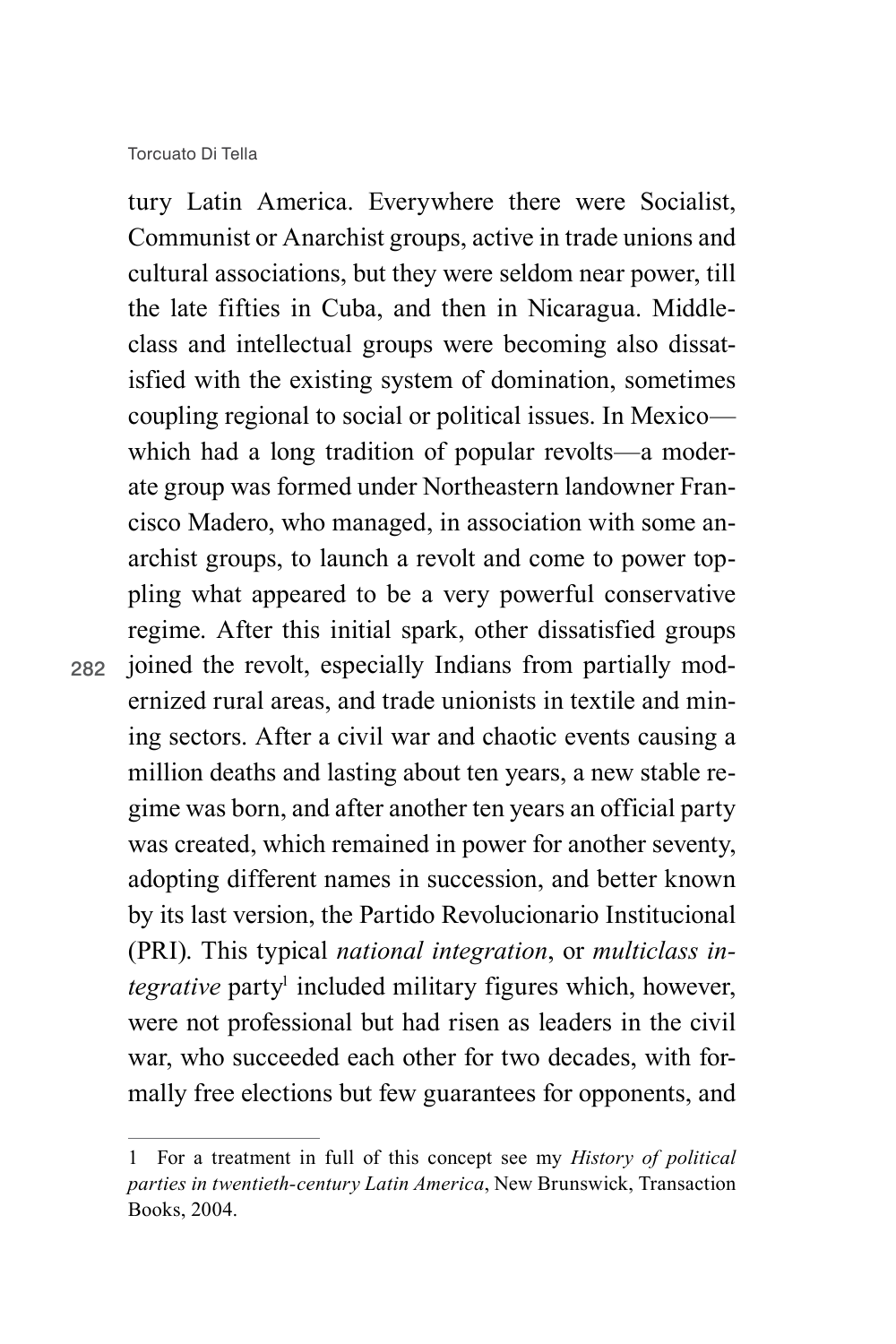some armed conflicts with Catholic and middle-peasant support, a sort of Mexican Vendée. Since 1952 the regime, always through formally free elections, and quite a bit of civic liberties except that of having one's vote counted fairly, started having civilian presidents. The regime was not a paradigm of democracy, but it was far from being a dictatorship, or what has been called "bureaucratic authoritarianism", a concept coined by Guillermo O'Donnell to categorize the military regimes in power in Brazil, Argentina and Chile from the sixties to the eighties.

Usually the PRI had a comfortable electoral majority, with a smallish conservative, Catholic and business-oriented opposition on its right (Partido de Acción Nacional, PAN), and an even smaller one of various Marxist parties on its left. As time wore on, the country changed, with important progress in education, in economic development and in civil society organization. And finally, surprise, surprise!, in the year 2000 the PRI, after cleaning up a bit its practices, lost the presidential contest. What had happened was that the entrepreneurial, and quite dynamic bourgeoisie created by the PRI had forgotten its origins, sending their children to get MBA's in the USA and their daughters to Catholic schools, and that was the end of PRI hegemony. The bourgeoisie, and the upper middle class, slipped into their natural expression, a center-right party, capable of course of incorporating some members of what the English used to call "working class Tories". The PRI also lost some of its more left-oriented members, who joined with the Marxist parties to form the Partido de la Revolución Democrática (PRD). After twelve years of conservative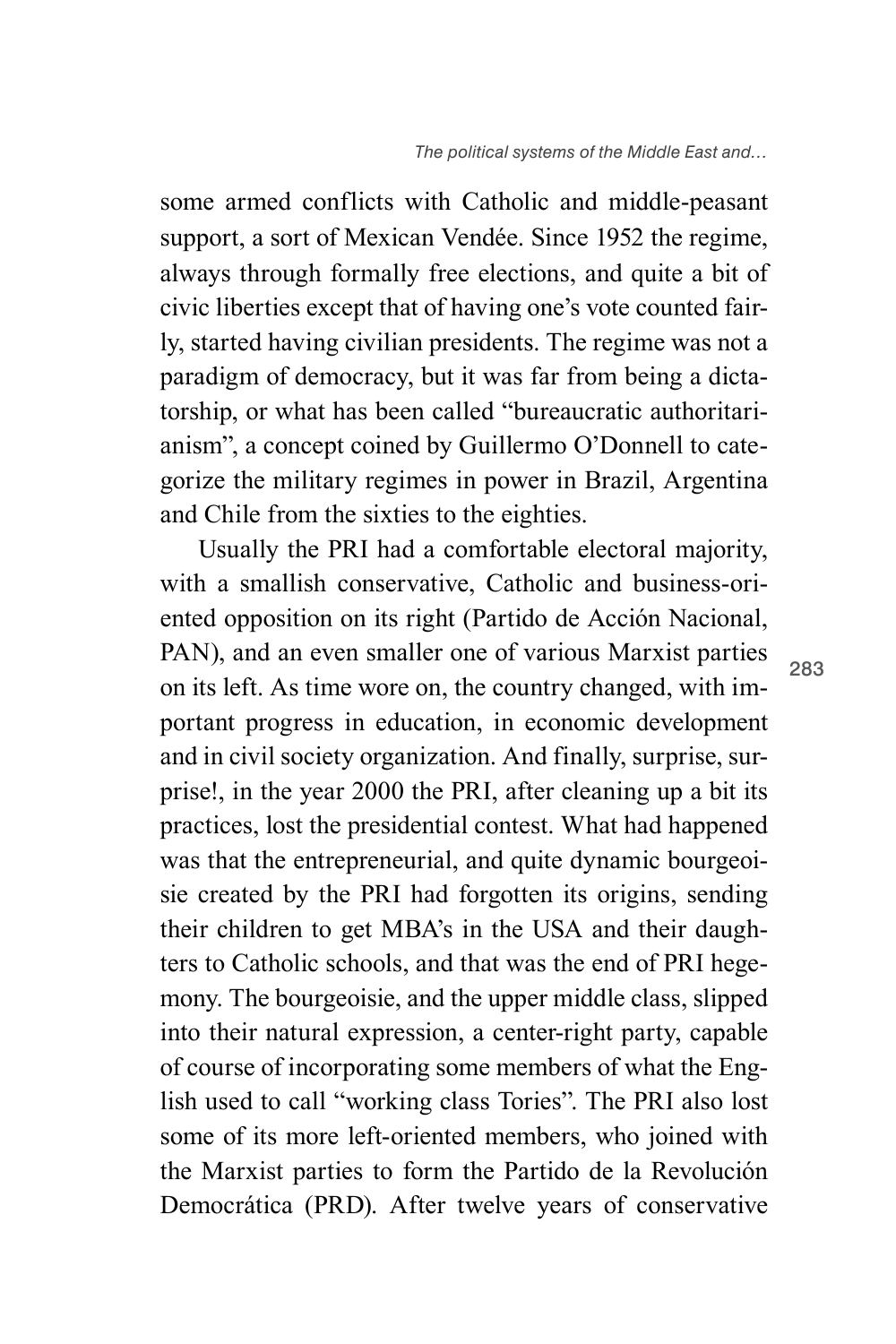business-oriented rule (2000-2012), another miracle! The PRI, now in a center position, managed to come back to Los Pinos (the presidential palace) this time in a clean election. But it doesn't have a majority in Congress, so it will have to indulge in some form of coalition strategy.<sup>2</sup>

### **Transformed, bureaucratized "Nasserism": still kicking?**

Let us now go back to the Middle East. If I may be allowed a personal anecdote, early in 2012 I was in Beirut participating in a seminar on the same subject as I treat in this paper. The first free presidential elections in Egypt were soon to be held. Most people expected a big "Islamic" victory. I was doubtful, and risking the contempt if not the anger of my local colleagues, I argued that the heirs of Nasser and his close companion Sadat, as well of his more bureaucratic successor Mubarak, would retain quite a bit of support, precisely as Mexican PRI-like heirs of Nasser, having received a lot of benefits from that regime, including land and some respect. My interlocutors, almost amused at this pretentious ignorant foreigner, answered that Mubarak and his team were not seen as heirs of Nasser but as "a gang of thieves." Maybe they were, but there do exist popular thieves. The result of the elections was nearer to

<sup>2</sup> The changes undergone by the Mexican bourgeoisie—daughter of the Revolution—are similar to those experienced by the bureaucracy in the Soviet Union: after a few generations of privilege they deemed it safer to drop revolutionary phraseology and consolidate their status through private property. Gorbachof's was a "superstructural" event, important and admirable no doubt, but the undercurrents were stronger than his plans.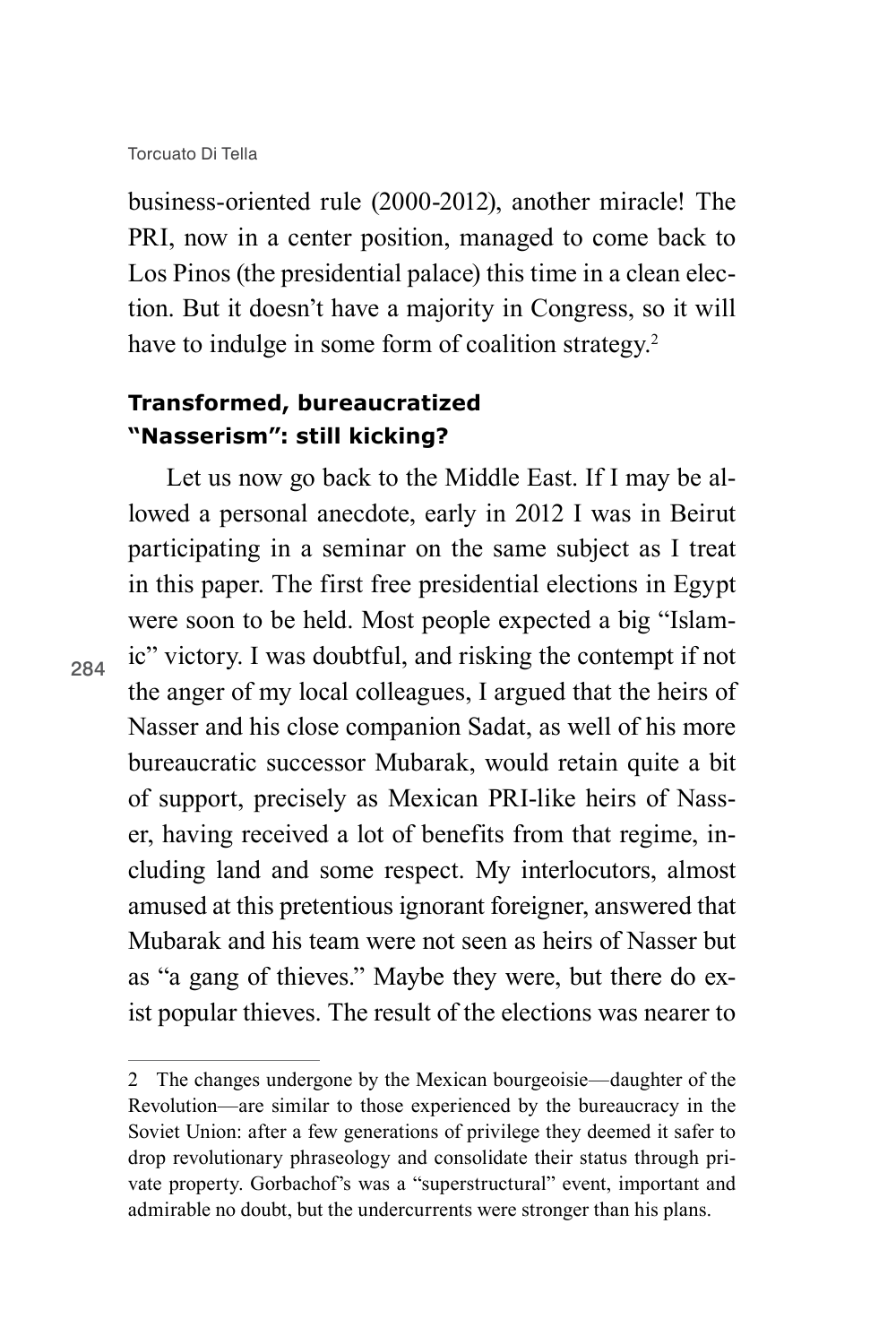my forecast than to theirs. The Muslim Brotherhood candidate, Mohammed Morsi, won by a very small margin over Ahmed Shafik, Mubarak's last prime minister (52% against 48% in the runoff, while in the first round they had also arrived almost equal, at a bit less than 25% each).

I would say that in other Arab countries something similar might happen, *mutatis mutandis* and *ceteris paribus*. After all also in Mexico many people, including quite a few academics, did not spare harsh names for the PRI. And certainly the inheritance from the founding fathers was slight and deformed, but often historical memories last more than one might expect.

In Algeria the nationalist and quite corrupt party, governing since independence, decided in 1991 to hold somewhat free elections, facing an Islamic popular force. It paid its price (as did the PRI in 2000) but decided to annul the elections, remaining in power up to the present, after a favorable army take-over and a bitter civil war.<sup>3</sup> Quite possibly a majority would still today support an oppositional, welfare oriented Islamic party, but this does not mean that the heirs of Ben Bella are out of the picture. If the Arab Spring catches them, they may yet pass through a period out of power, as in Egypt (for the moment not foreseen), but even in that case I wouldn't brand them as finished or lacking roots in an important sector of the population.

<sup>3</sup> Soon after independence the first leaders of the revolution were replaced through armed coups, but the new men of power continued to be, basically, inheritors of the independence movement and of the party created by it.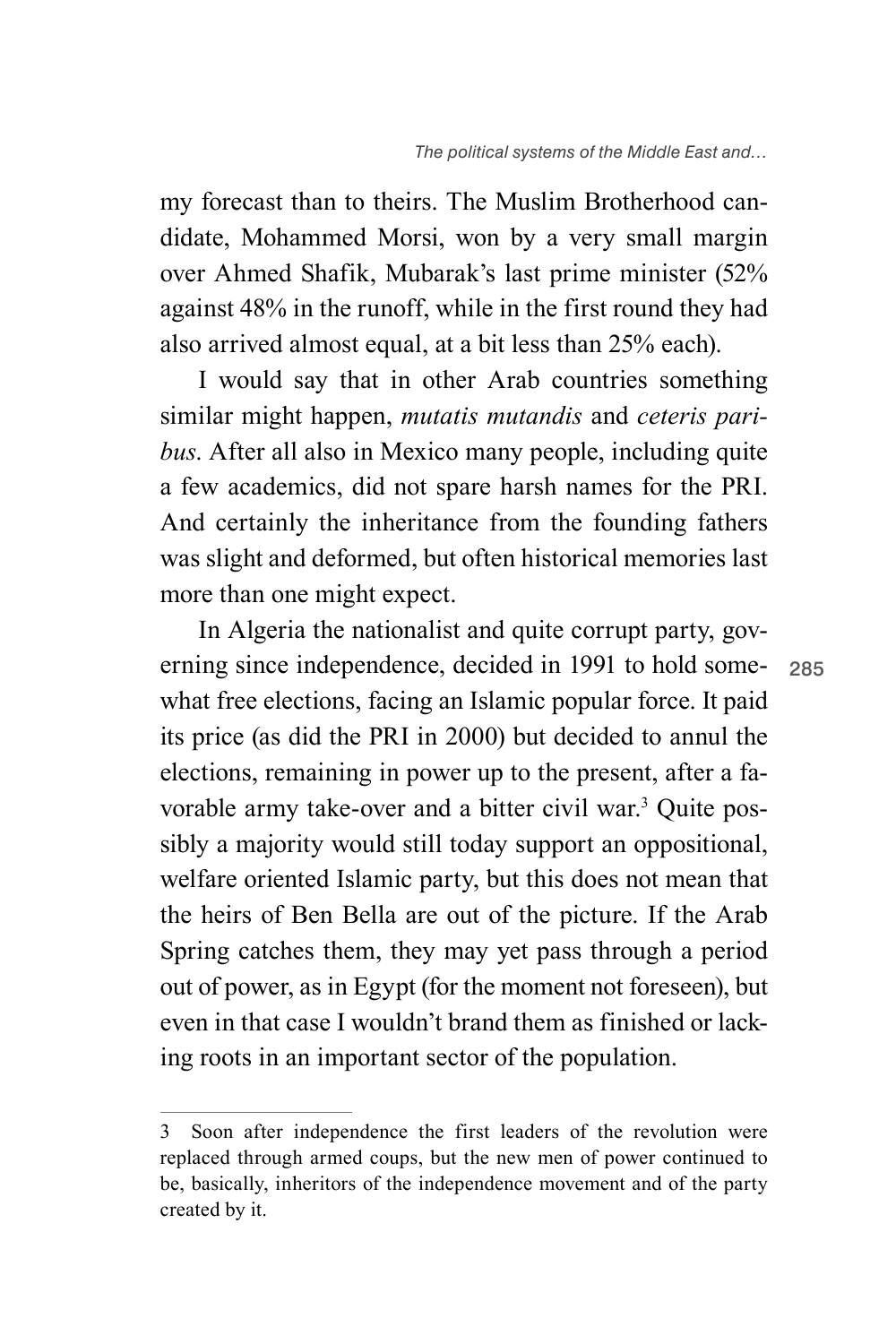Torcuato Di Tella

286

## **Latin American populism, or "national popular" parties and regimes**

Apart from the working-class socialists and some sectors of the military, also the middle classes and intellectuals were stirring, not only in Mexico in the early twentiethcentury. In Argentina and Chile they formed moderate *Radical* parties (or *Colorados* in Uruguay). This was typical of the three more developed, educated and urbanized countries of Latin America. In poorer regions, like Peru, a more radical variety of those reformist parties was formed by Víctor Raúl Haya de la Torre (a downwardly mobile intellectual from the provincial aristocracy). This was the Alianza Popular Revolucionaria Americana, APRA, partly inspired in his experience of the Mexican process, combining it with elements of social democracy he absorbed in Great Britain, adding a good dose of continental nationalism. Based on the support of provincial middle classes and unionized workers in sugar estates and mines, his party was for decades the main popular organization in the country, at loggerheads with the conservative forces and their military guardians. The APRA had also some Marxist roots, but no sympathy for Communism, and much less for Fascism or military dictatorship, however revolutionary this might be. The APRA did have, as many popular Arab parties, a personality cult and hierarchical ("*verticalista*") organization around its leader, and did not shun eventual appeals to violence in the road to power (as theoretically also did the Socialists in many countries, also in Europe,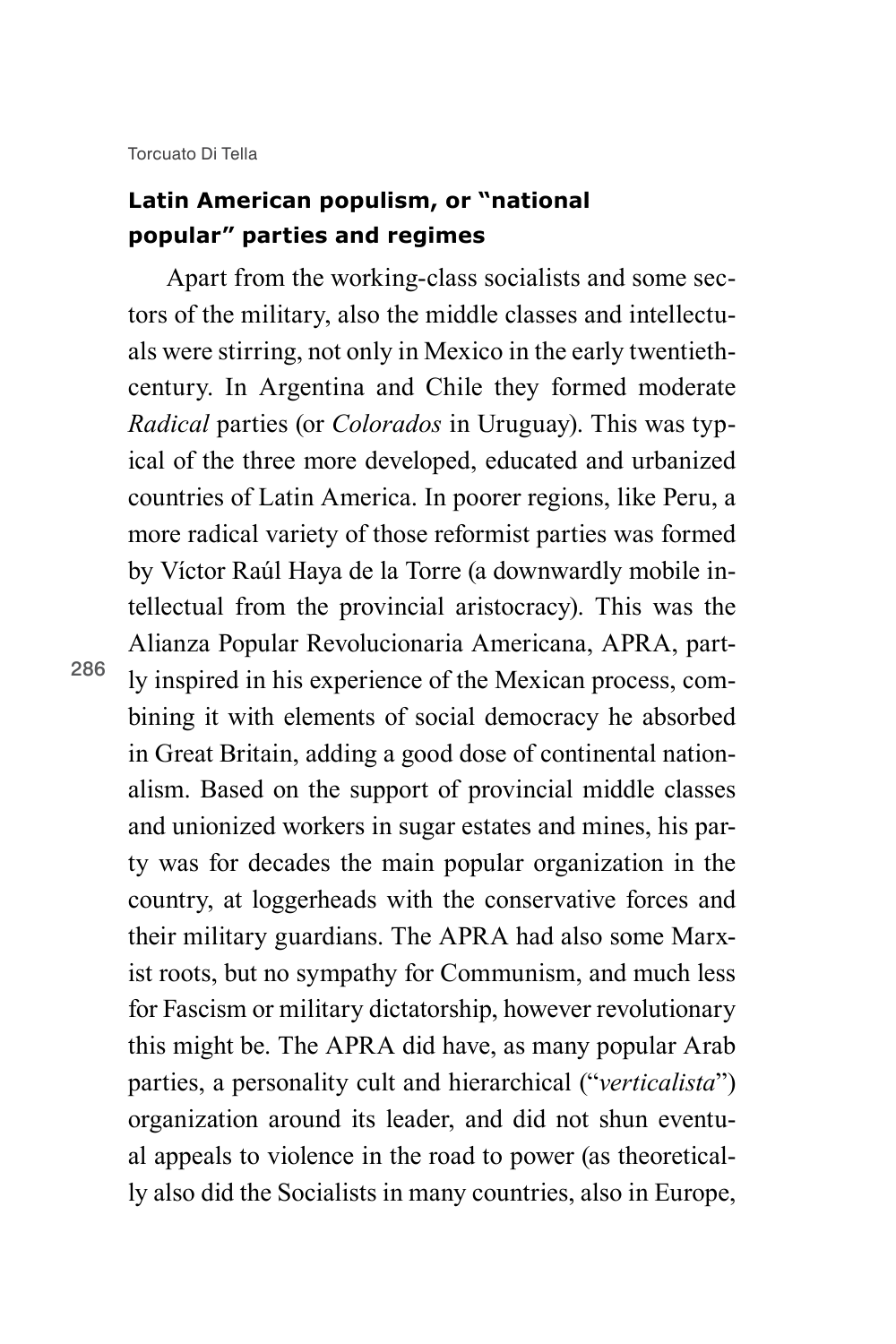when they talked about "dictatorship of the proletariat" as a transitory stage).

Similar phenomena took place in other parts of the continent, with a majority of rural population: Acción Democrática in Venezuela, Liberación Nacional in Costa Rica, Movimiento Nacionalsta Revolucionario, MNR, in Bolivia, and others in Guatemala and the Dominican Republic. All of these were based on an alliance between impoverished middle classes (their main organized basis of support), intellectuals, and unionized workers, plus some peasant and Indian backing.

In Cuba there had been an early experience of military populism under Sergeant Fulgencio Batista in the thirties, the result of a social phenomenon not too different from that of the Brazilian *tenentes*. He came to power as a result of a barracks revolt against oligarchic domination in 1933, and was freely elected in 1940, to inaugurate the first government in Latin America to incorporate Communists in its cabinet (1940-1944). But later, after a Radical-type interlude, he staged a coup and established an increasingly repressive and bloody dictatorship (1952-1959), which ended with the Fidel Castro revolution.

The Castro political movement seemed, at the beginning, a radicalized version of Aprismo, but given the North American intolerance of innovations in its backyard, and the presence of an available source of support in the Soviet Union, became increasingly oriented to a Communist pattern of society, which with quite bad economic results but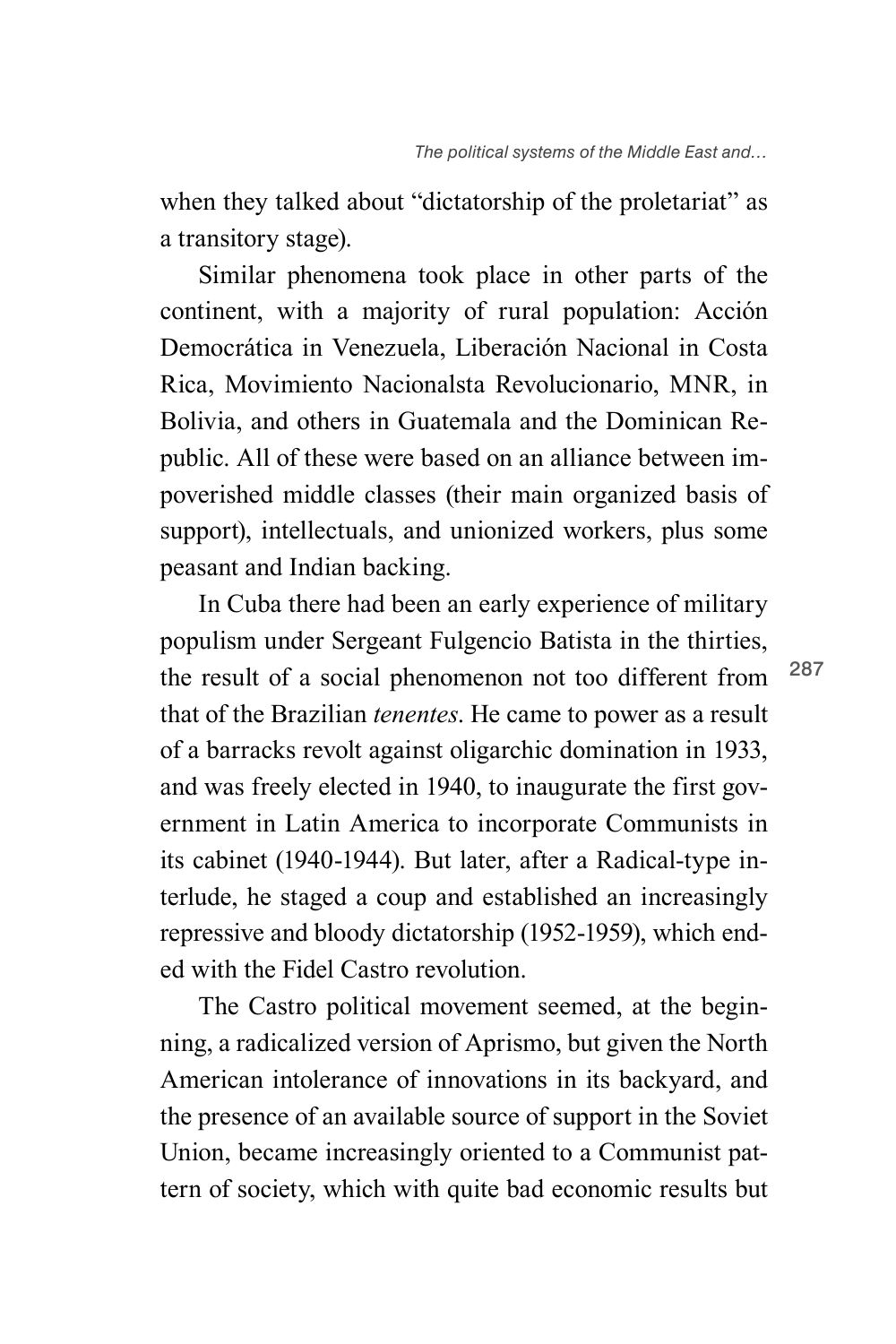successful educational and sanitary exploits, lasts up to today. What may happen to it in the future is open to anybody's imagination. Mine is that it will take ideas from the Chinese model of a mixed economy, following the Mexican path to slow liberalization.

## **Argentina and Brazil: Perón and Vargas, parallel lives**

Perón and Vargas were for decades the main, and better known, "populist" leaders in Latin America. The concept has a long history, applied to the People's Parties in the United States around the end of the nineteenth century, and to the coetaneous "Narodniki" revolutionary movement in Russia. But these phenomena had been dead for decades. The term began to be used by Latin American social scientists around the fifties and applied to political parties (or "movements") set against the Establishment and with significant working class and/or peasant support, but were not Socialist nor Communist. They had also roots in sectors of the upper or the middle strata (military, decaying aristocracy, industrialists in need of a protectionist economic policy, or clergy threatened in its position in society, or seeking to regain the hearts of the population (this was typical of the more secularized countries, like Argentina).4

<sup>4</sup> It also happened, later on, in Iran, where the accelerated modernization attempts of the Shah generated resentment about the muslim clergy, turning it, from its secular conservative position, into a revolutionary elite capable of mobilizing a non autonomously organized mass, in need of strong paternalist leadership.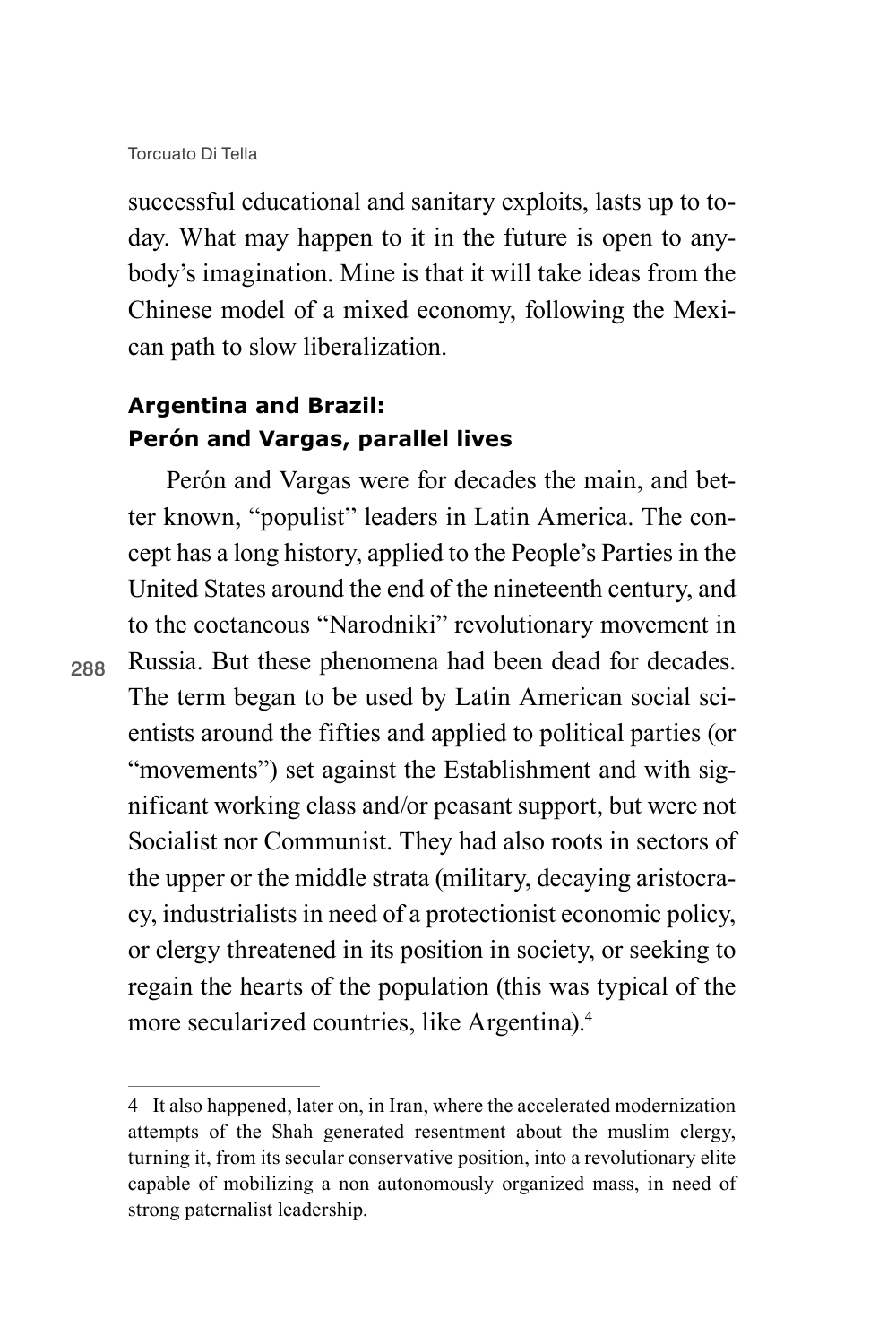Leaving aside the details of the coming to power of both leaders, the result was the creation of highly heterogeneous political phenomena, with massive popular following, but including among the leadership and the activists some elements from the ideological right to the left, often extreme versions of them, united by the existence of powerful enemies (the landed oligarchy, the imperialist influence, the inefficient liberal and left-of-center politicians). Both regimes, quite authoritarian at some point of their careers, were toppled by military coups, which did involve some of their earlier supporters, especially the Army and the Church. In Brazil the military dictatorship, lasting from 1964 till 1985, managed to have a sizeable support among the better-off sectors of the population, and was highly successful in industrializing the country and in establishing a moderate new constitutional regime, which, though with quite a few abuses, served to prepare the democratic transition in 1985.

In Argentina the situation was radically different. The military regimes were always rent by internal divisions and coups, unable to consolidate themselves, and leading to a series of alternations between dictatorship and occasional reversions to civilian rule, though maintaining the Peronistas out of power, barred from participating in the shortlived civilian interludes. This time of troubles lasted from 1955 to 1983, damaging the economy of what had been the most prosperous country in Latin America.5

<sup>5</sup> In 1950 Brazil had four times Argentina's population, and about the same national product. Today its product has shot to over three times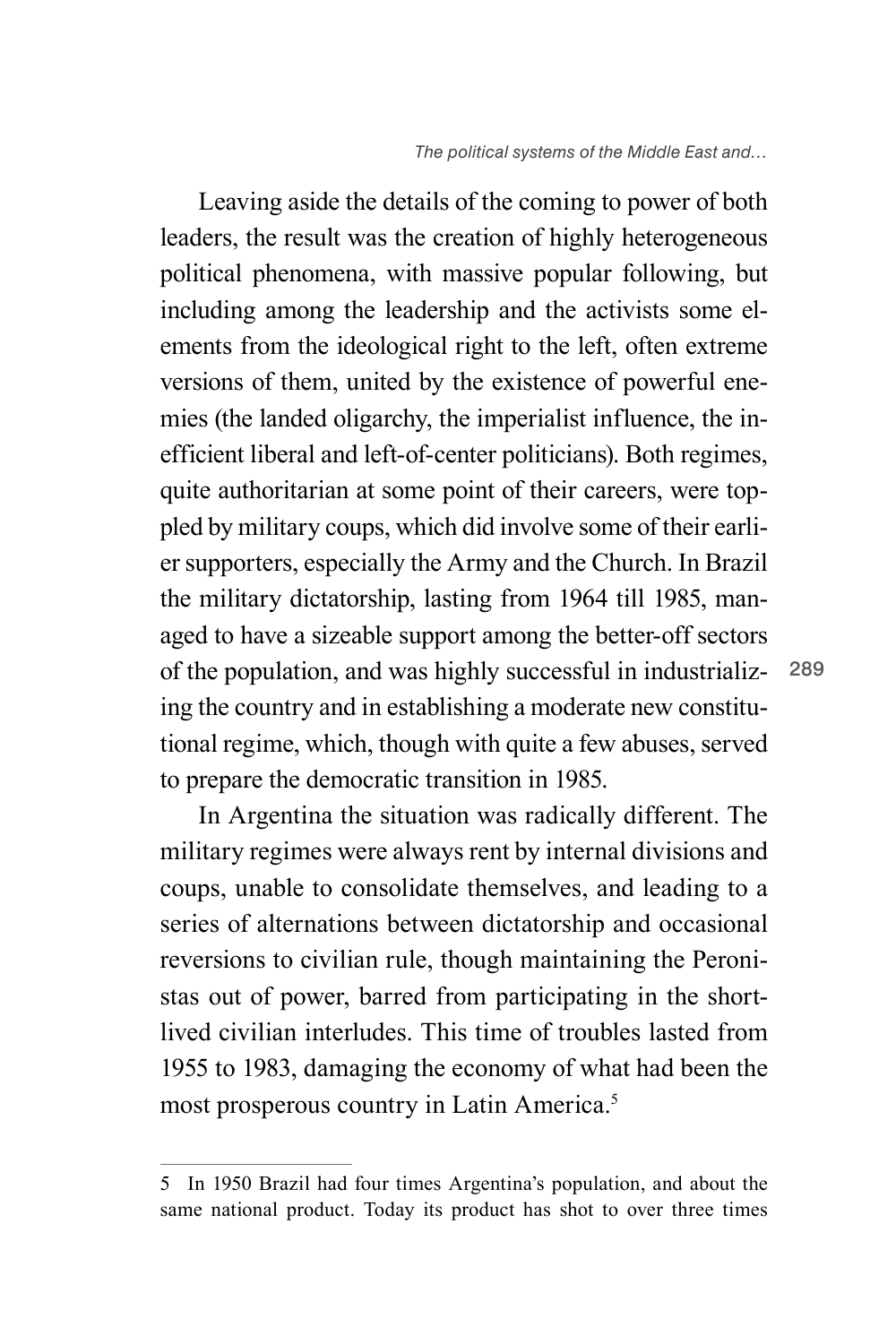Torcuato Di Tella

290

Soon after the end of those dictatorial regimes (1983 in Argentina and 1985 in Brazil) it became apparent that the "populist" Varguista party had practically disappeared, replaced in its social support by a socialist, working-class based party (Partido dos Trabalhadores, PT), which eventually came to power with president Luiz Inácio "Lula" da Silva and then Dilma Rousseff. In Argentina, instead, the traditional, "populist" party remained at the center of the scene, despite the death of its creator in 1974, an event which is often considered lethal for a party of this type, which depends so much on the charisma of its leader and founder. Peronismo, after some internal evolutions, had renovated itself, becoming the nearest approximation to the Democratic Party of the United States, shorn of its authoritarian and rightist components (as its North American equivalent has with its reactionary allies in the South).

Why this difference? The answer is simple: today's Brazil, after the successful full-blown industrialization of the sixties and seventies, is a completely different country from the one that saw the leadership of Vargas. Argentina, due to the lack of success of the military regimes, and the chaos generated by its stop-go alternatives, is very similar in cultural development, internal communications and urbanization to what it was half a century ago, and thus retains a historical memory and the party loyalties of those days. An Argentinean urban dweller of today is likely to have heard her uncle or grandfather narrating their emo-

Argentina's, and similar figures apply to urbanization figures.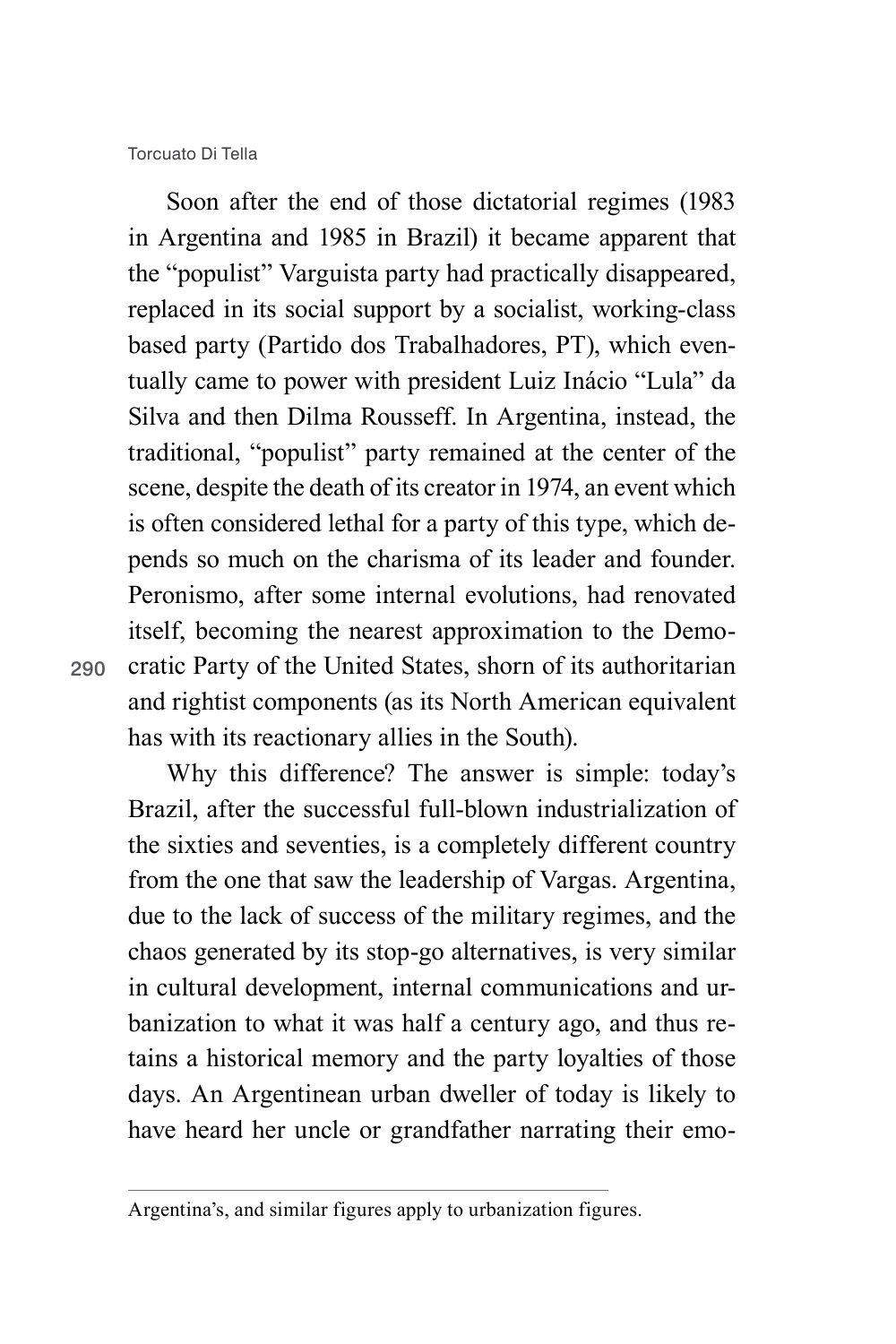tion when seeing Evita in the Casa Rosada balcony. Not so in Brazil, where older family members were likely to have lived in the deep rural interior and maybe hadn't even heard about Vargas.

#### **The democracy of the undemocratic**

In practically all Latin American countries (except, up to now, Cuba) a democratic regime has been established, though occasionally with some blemishes (but not as serious as those of the United States in the times of Roosevelt). It so happens that given the cultural traditions, and the level of development, as well as the enormous social differences existing despite the efforts of progressive governments, a drama unfolds with the following steps:

- 1. Many if not most Latin Americans have strong authoritarian traits, and at the same time they are highly organized (except in the less developed areas).
- 2. Therefore, pressure groups are likely to be powerful, authoritarian in their internal structure, and intolerant towards others.
- 3. Organized interests include the working class and sectors of he peasantry (both the better-off sectors, and the more destitute, like the *Sem Terra* in Brazil).
- 4. Often industrial and trade-union groups have been based on State support and shun economic competition or freer associationist forms, relying excessively on bureaucratization, caudillismo, and clientelism. Particularly where economic development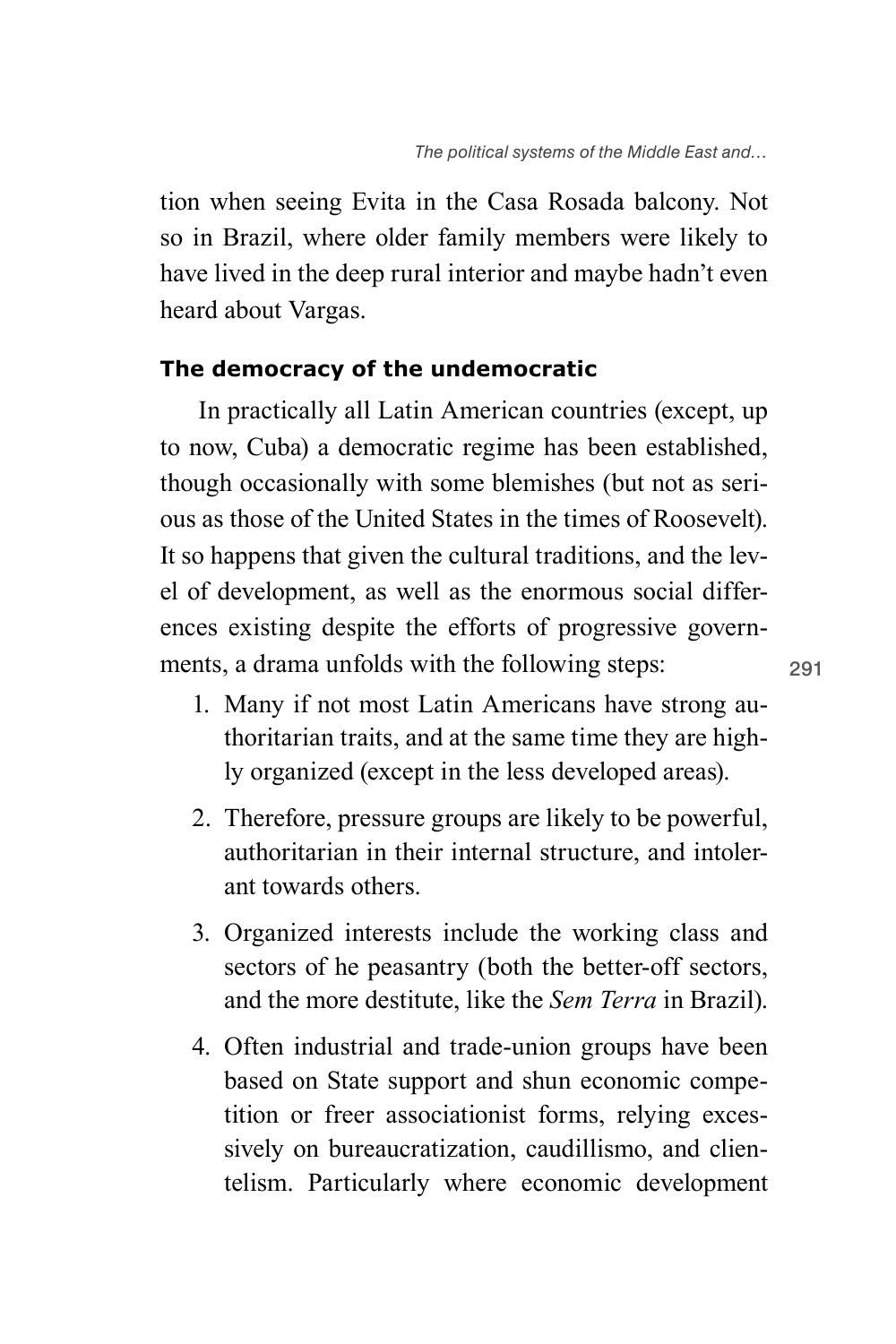has been less successful, they harbor a strong resentment against the entrepreneurial interests.

5. Pressure groups are capable of resisting and vetoing each other's hegemonic attempts, but unable to establish their own.

There are of course many variations within this pattern, and some countries may be heading towards overcoming the syndrome. But for a considerable time it will be necessary to undergo a situation of confrontation between political formations, on the right or left, which have strong doubts about the unchallengeable nature of really-existing liberal bourgeois democracy, which is now the only game in town. And despite their traditional, still-existing authoritarian tendencies, both the right and the left (socialist or populist) are necessary for the consolidation of a regime of civil liberties, because without the legitimated representation in the political arena of the bourgeoisie and of the popular classes a well-functioning democracy is not realistically to be expected. It is particularly important to keep this in mind regarding the popular parties, because in all known experiences their incorporation into the system is essential, though always opposed by the vested interests.

On the other hand, it is not possible to replicate the Japanese, Taiwanese or Korean types of development, in which the State-fed privileges of some groups, however arbitrary and irrational, became in time the basis for a portentous surge of capital accumulation and technological progress, turning rentiers or State profiteers into Zaibat